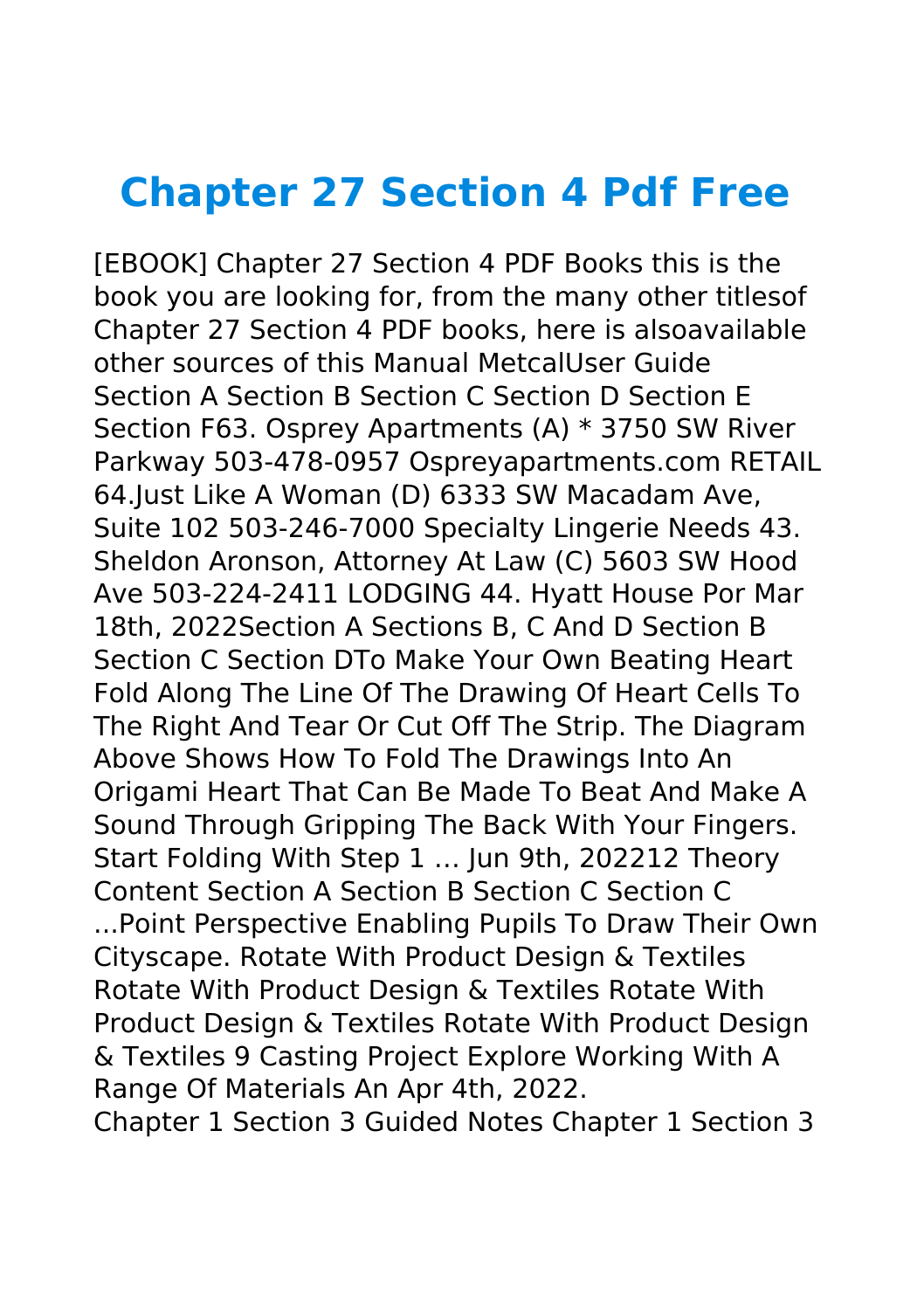...Americas (Inca, Maya, Aztec) Developed In Areas Other Than River Valleys Learned To Farm On \_\_\_\_\_ Or Near Lakes. 12. List And Explain The Seven Features That Define A Civilization. 1. Organized \_\_\_\_\_ ... Job Specialization People In Cities Developed Hundreds Of New Reople Had To ... Jun 12th, 2022Chapter Number: Chapter Title: 5.0 Section Number :Section ...Dec 06, 2010 · The Previous Six Months' T-note Rate As Reported By The Michigan Department Of Treasury. The Central Table Administrator (CTA) Enters The Tnote Amount On The Financial System Information (FNSI) Screen In The Michigan Child Support Enforcement System (MiCSES).3 Example 1: The Surcharge Calculation Is ([T-note Amount +1]/2)/100. For Example, …File Size: 162KB Apr 13th, 2022SECTION 10 - ENGINE 3 SECTION 18 - CLUTCH 10 SECTION 21 ...87618716 12/06 Replaces 87056434! 2006 Cnh America Llc Printed In U.s.a. Tc35a, Tc35da, Tc40a, Tc40da, Tc45a, Tc45da Repair Manual Jan 17th, 2022.

Section 4-1 Section 4-2 Section 4-3 - WeeblyCash: 35 One-dollar Bills, 17 Five-dollar Bills, 44 Ten-dollar Bills, 54 Quarters, 36 Dimes, 32 Nickels, And 21 Pennies. 485 392 5612 3512 476 CHECKING DEPOSIT Manuel Romeo DATE 9/27/20--SIGN HERE IF CASH RECEIVED FROM DEPOSIT Currency Coins Checks First City Bank DOLLARS CENTS CURRENCY COINS Jan 17th, 2022SECTION 83(b), SECTION 409A, SECTION 457A AND …SECTION 83(b), SECTION 409A, SECTION 457A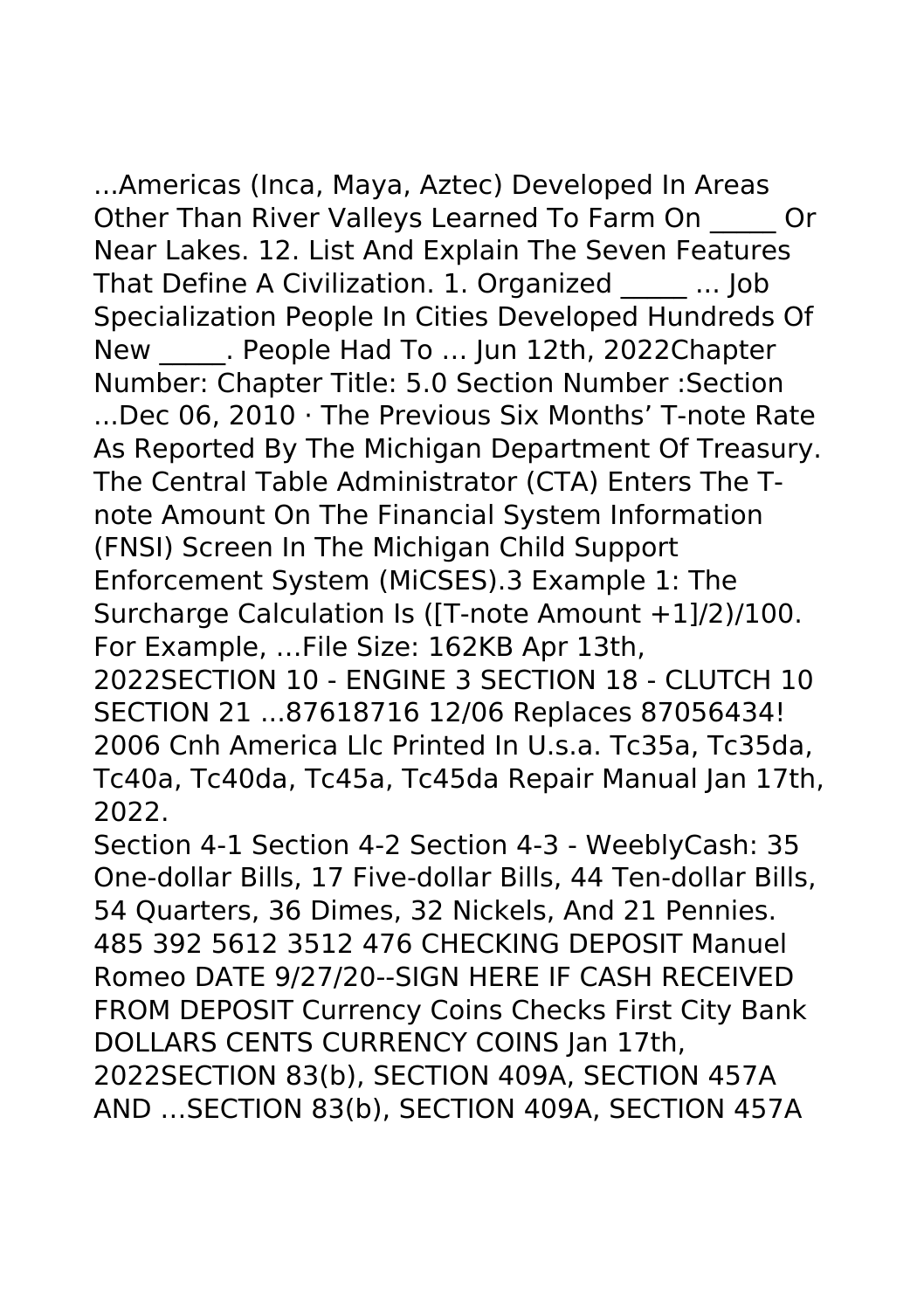AND SUBCHAPTER K \* Linda Z. Swartz Cadwalader, Wickersham & Taft LLP Jan 1th, 2022Section A Section C SECTION B - Moonbeam2015IHG F E D C B A Jeannot (R) Roland ... Marquis ( Snyder ) Vallée Et Alain Léonard Gaudreault D'Aoust Rene \* Michaud Filion Neron Nolet Fortin G-6 Aurèle Filion ... Paul Wilbrod St-Aubin \*\*Jean-Baptise Jean-Marc Jean-Baptise Marce Jun 18th, 2022.

Section A Section B Section E - South Portland Business ...89. Osprey Apartments \* (A) 3750 SW River Parkway 503-478-0957 Ospreyapartments.com 90. The Sanctuary Apartments (B) 4940 SW Landing Drive 888-817-7191 Sanctuaryportland.com 91. Oxbow 49 Apartments (C) 4949 SW Landing Drive 503-227-4949 LEGAL SERVICES 60. Mark W. Eves, PC (A) ¥ 3236 SW Ke Mar 1th, 2022Section Section Title Section Number Training Topic Link ...6100.46-49; 2/1/2020 Regulatory Compliance Guide; Complaints By An Individual, Applicable Statutes And Regulations, Conflict Of Interest, Recordkeeping 6100.51-6100.54 2/1/2020; Regulatory Compliance Guide Children's Services; 6100.56 2/1/2020; Regulatory Compliance Guide Enrollment; 6100.81-85 2/1/2020; Fut Jan 15th, 2022Section 1 Section 2 Section 3G Use Proofreader's Marks To Make Four Corrections. 20. One Morning In December, The Second Grade Class Was In The Ball Field Preparing To Play A Game. They Saw A Speck In The Horizon. It Grew Larger And And More Colorful Until It Was Overhead. They Recognized It Was A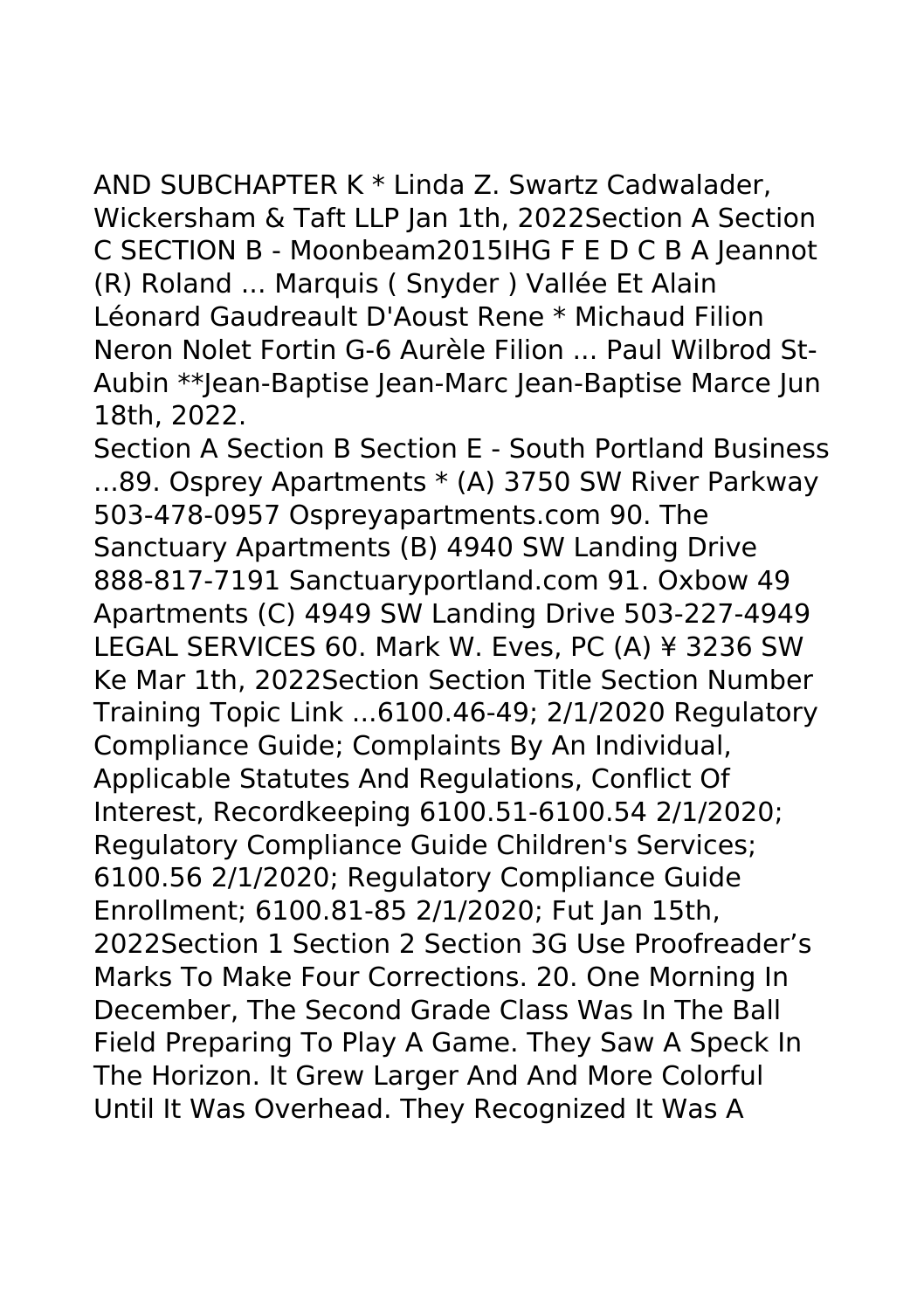Paraplane. They Shouted For It To Land And It Did. Jan 1th, 2022.

Section 1. Short Title. Section 2. Purpose. Section 3 ...67th Legislature HB 427.1 - 1 - Authorized Print Version – HB 427 1 HOUSE BILL NO. 427 2 INTRODUCED BY J. FULLER, B. TSCHIDA 3 4 A BILL FOR AN ACT ENTITLED: "AN ACT PROVIDING FOR YOUTH HEALTH PROTECTION LAWS; Mar 16th, 2022CLASS AA CLASS A NYSPHSAA Section 1 Section 11 Section 2 ...Washingtonville Section 10 None Section 11 Bay Shore Bellport Brentwood Centereach Central Islip Commack ... St. Peter's Msgr. Martin Assn. Bishop Timon-St. Jude Canisius St. Francis St. Joseph's Collegiate ... St. Mary's. CLASS B NYSPHSAA Section 1 Ardsley Blind Brook \*Briarcliff/Hamilton Bronxville Croton-Harmon Feb 8th, 2022SECTION 3: SECTION 4: SECTION 5Updates Tune To Handle The CMCV/IMRC Delete Plates Modification. Fan Control Lowers The Temperature At Which The Fan Turns On. Rev Limiter Drive Sets Rev Limit In RPM While In Drive. Rev Limiter Neutral Sets Rev Limit In RPM While In Neutral. Speed Limit Remove, Increase, Or Decrease The Vehicle Speed Limiter Feb 1th, 2022.

Section 1: Coaches Manual Section 2: Lesson Plans Section ...Basketball Program For Children 5-12 Yearsold. Steve Nash Youth Basketball Is Designed To Be Easily Implemented, Regardless Of Your Basketball Background. The Program Contains Individual Components Encompassing Administration, Coaching,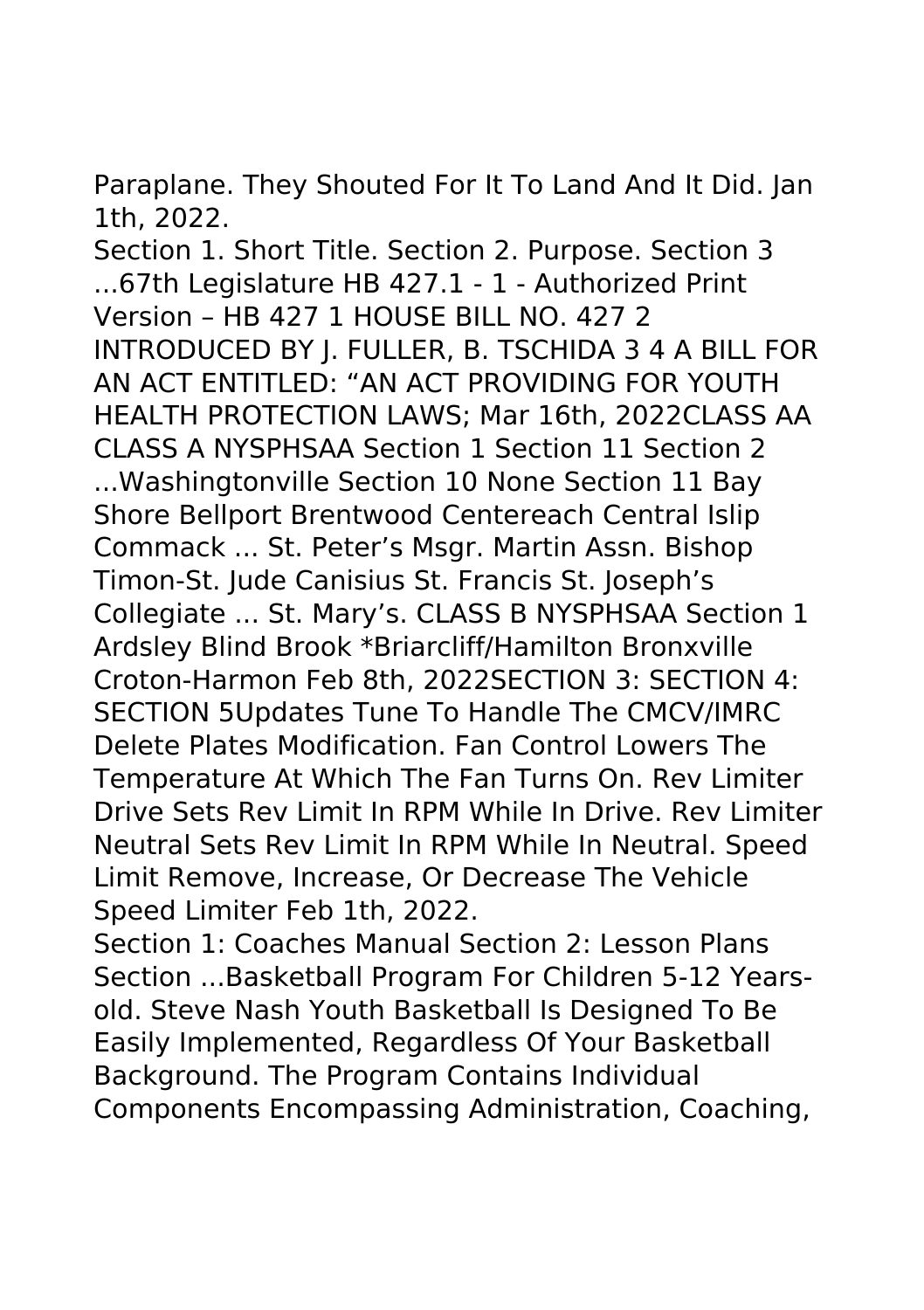Officiating, Skills Development And Modified Rules For Steve Na Jun 17th, 2022What You'll Learn Section 12-1 Section 12-2 Section 12-3 ...Section 12-2Effective Annual Yield 399 SECTION 12-2 PRACTICE Find The Amount Per \$1.00 Invested By Using The Amount Of \$1.00 Invested— Daily, Monthly, And Quarterly Compounding Table On Page 800. 9. Ollie Gibson Is Considering Investing \$10,000 In A Certificate Of Deposit For 4 Years At An Annual Interest Rate Of 4.00 Percent Compounded Daily Or Mar 14th, 2022Table Of Contents SECTION 1 SECTION 2 SECTION 3February Registration For Summer 2016 Courses March 21-25 Monday-Friday SPRING BREAK (NO CLASSES) March - April Web Registration For Returning Students For The Fall 2016 Semester. April 15 Friday Last Day Of Classes. April 18 Monday First Day Of Final … Jun 18th, 2022.

Section 4-1 Section 4-2 Section 4-3Section 4-1 Compute The Total Checking Account Deposit. Section 4-2 Write A Check. Section 4-3 Figure Out The Balance In A Check Register. Section 4-4 Calculate The Present Balance On A Checking Account Bank Statement. Section 4-5 Reconcile A Check Register With A Bank Account Statement. Section 4 Apr 18th, 2022What You'll Learn Section 2-1 Section 2-2 Section 2-3 ...120 Chapter 2 Net Income CONCEPT CHECK Check Your Answers At The End Of The Chapter. Find The Taxable Wages And The Annual Tax Withheld. State Income Tax Rate Is 1.5 Percent Of Taxable Income.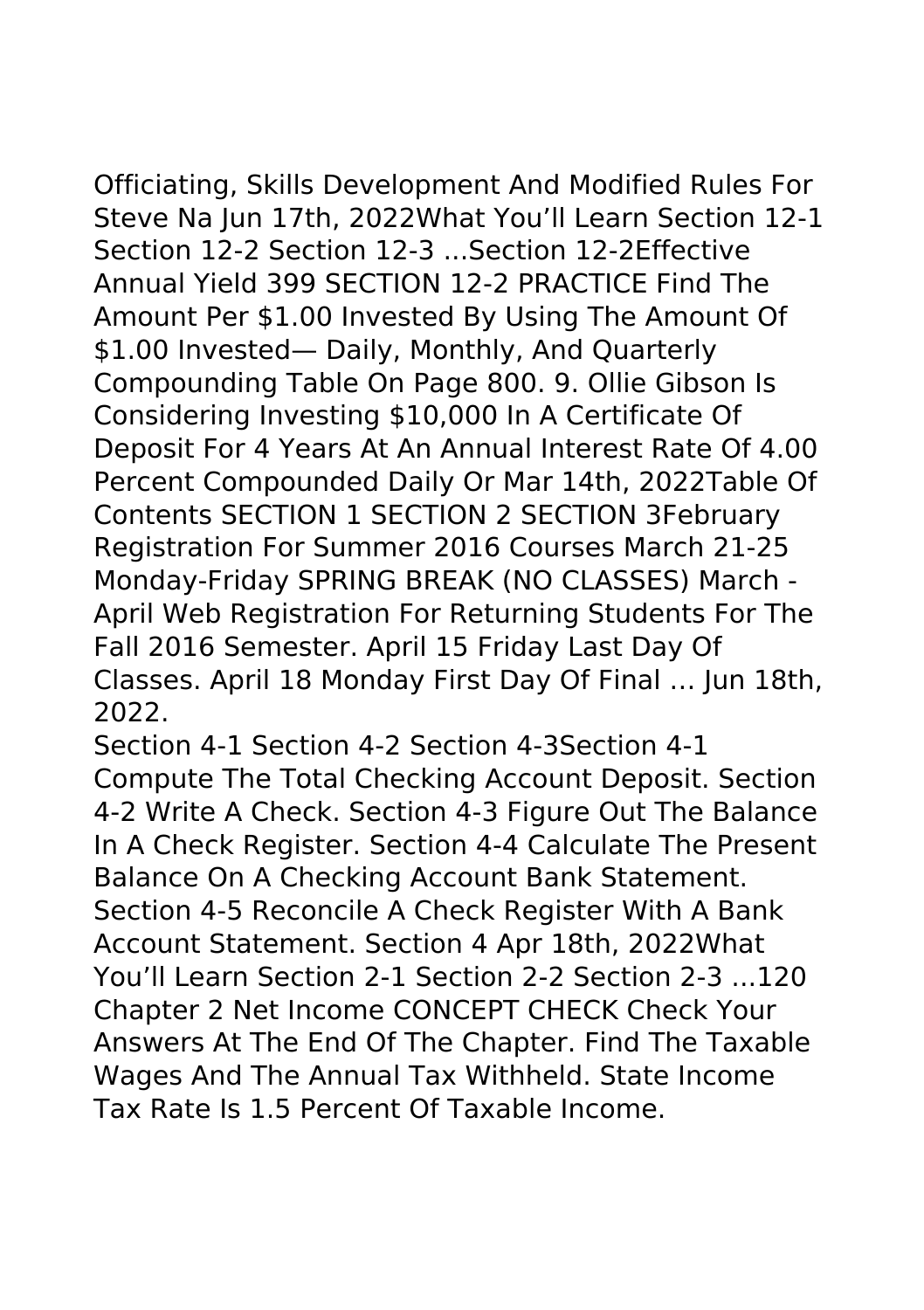(Remember To Refer To The Personal Exemptions Table On Page 119.) 1. Annual Gross Pay Is \$28,000. Apr 16th, 2022CHAPTER I CHAPTER II CHAPTER III CHAPTER IV CHAPTER V ...CHAPTER VII CHAPTER VIII CHAPTER IX CHAPTER X CHAPTER XI CHAPTER XII CHAPTER XIII CHAPTER XIV CHAPTER XV ... La Fontaine, Who In Most Of His Fables Charms Us With His Exquisite Fineness Of Observation, Has Here Been Ill-inspired. ... But La Fontaine, In This Abbreviated History, Is Only T May 3th, 2022.

Chapter 1 Chapter 5 Chapter 2 Chapter 3 Chapter 6Tall, Skinny And Clear Container (i.e. Olive Jar, Thin Water Bottle) Chapter 32 Licorice Sticks Or Ropes, Red And Black Gumdrops, Jelly Beans, Or Marshmallows In 4 Colors Toothpicks Fishing Line Or String Banana Salt Warm Jan 13th, 2022Section CHAPTER 6 Quick Check Section 1: Atoms, Elements ...Title: Unit 2 Resource Author: Glencoe/McGraw-Hill Subject: Glencoe Science Biology May 16th, 2022CHAPTER 1 Section 1.1: Greatest Common Factor Section 1.1 ...CHAPTER 1 Section 1.1: Greatest Common Factor Page 4 FACTORING THE GREATEST COMMON FACTOR Now We Will Learn To Factor The GCF From A Polynomial With Two Or More Terms. Remember That Factoring Is The Inverse Process Of Multiplying. In Particular, Factoring The GCF Reverses The Distributive Property Of Multiplication. May 2th, 2022.

Section III Chapter 15/1 SECTION III1515.21.00 00J L – – Crude Oil Free Free 1515.29.00 00E L – – Other Free